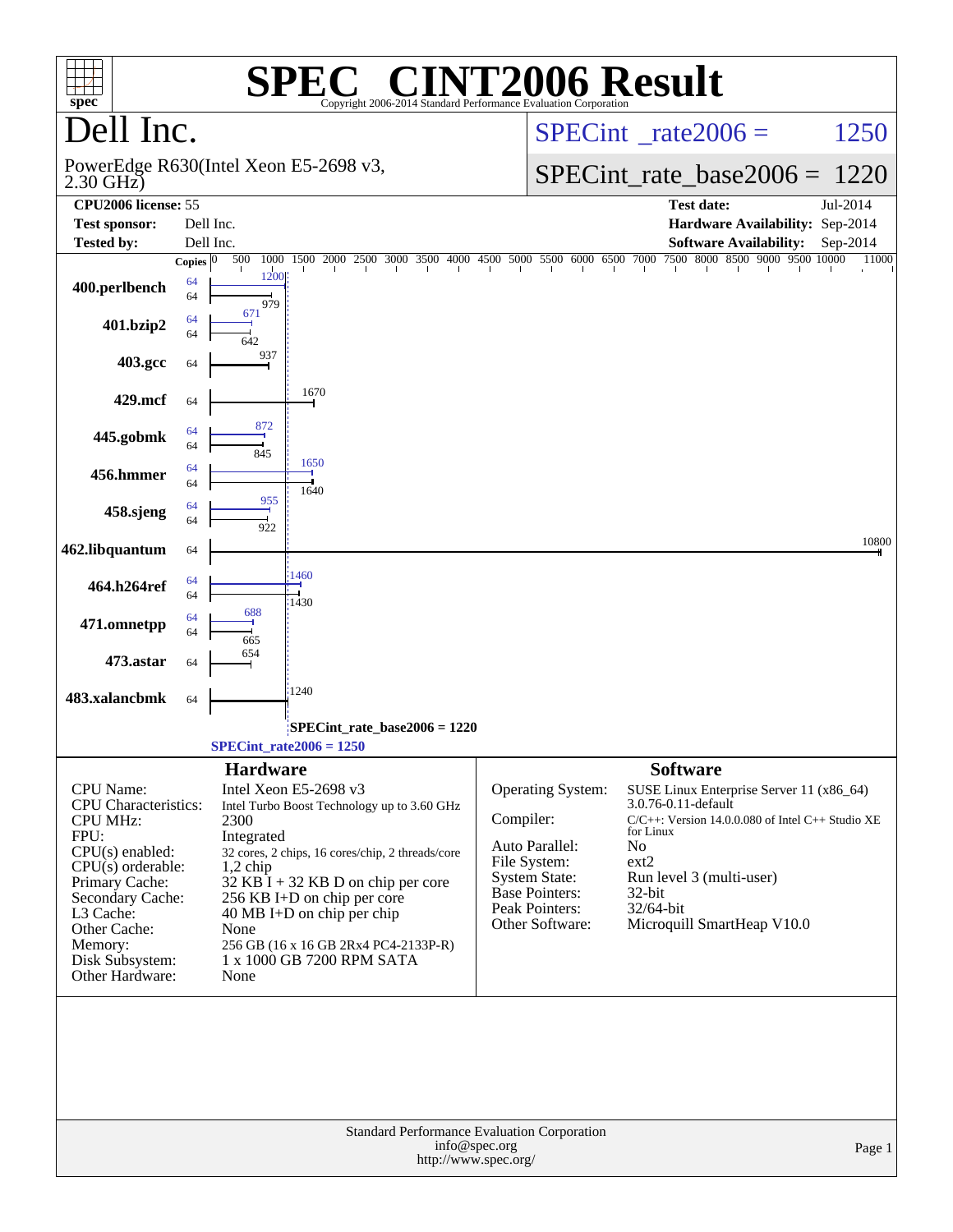

# Dell Inc.

2.30 GHz) PowerEdge R630(Intel Xeon E5-2698 v3, SPECint rate $2006 = 1250$ 

#### [SPECint\\_rate\\_base2006 =](http://www.spec.org/auto/cpu2006/Docs/result-fields.html#SPECintratebase2006) 1220

**[CPU2006 license:](http://www.spec.org/auto/cpu2006/Docs/result-fields.html#CPU2006license)** 55 **[Test date:](http://www.spec.org/auto/cpu2006/Docs/result-fields.html#Testdate)** Jul-2014 **[Test sponsor:](http://www.spec.org/auto/cpu2006/Docs/result-fields.html#Testsponsor)** Dell Inc. **[Hardware Availability:](http://www.spec.org/auto/cpu2006/Docs/result-fields.html#HardwareAvailability)** Sep-2014 **[Tested by:](http://www.spec.org/auto/cpu2006/Docs/result-fields.html#Testedby)** Dell Inc. **[Software Availability:](http://www.spec.org/auto/cpu2006/Docs/result-fields.html#SoftwareAvailability)** Sep-2014

#### **[Results Table](http://www.spec.org/auto/cpu2006/Docs/result-fields.html#ResultsTable)**

|                                                                                                          | <b>Base</b>   |                |              |                |       |                |       | <b>Peak</b>   |                |              |                |              |                |              |
|----------------------------------------------------------------------------------------------------------|---------------|----------------|--------------|----------------|-------|----------------|-------|---------------|----------------|--------------|----------------|--------------|----------------|--------------|
| <b>Benchmark</b>                                                                                         | <b>Copies</b> | <b>Seconds</b> | <b>Ratio</b> | <b>Seconds</b> | Ratio | <b>Seconds</b> | Ratio | <b>Copies</b> | <b>Seconds</b> | <b>Ratio</b> | <b>Seconds</b> | <b>Ratio</b> | <b>Seconds</b> | <b>Ratio</b> |
| 400.perlbench                                                                                            | 64            | 637            | 982          | 639            | 978   | 639            | 979   | 64            | 522            | 1200         | 522            | 1200         | 522            | 1200         |
| 401.bzip2                                                                                                | 64            | 962            | 642          | 961            | 642   | 966            | 640l  | 64            | 920            | 671          | 922            | 670          | 920            | 671          |
| $403.\mathrm{gcc}$                                                                                       | 64            | 549            | 938          | 550            | 937   | 551            | 935   | 64            | 549            | 938          | 550            | 937          | 551            | 935          |
| $429$ .mcf                                                                                               | 64            | 350            | 1670         | 349            | 1670  | 352            | 1660  | 64            | 350            | 1670         | 349            | 1670         | 352            | 1660         |
| $445$ .gobm $k$                                                                                          | 64            | 795            | 845          | 794            | 845   | 795            | 844   | 64            | 770            | 872          | 770            | 872          | 772            | 869          |
| 456.hmmer                                                                                                | 64            | 364            | 1640         | 360            | 1660  | 365            | 1640l | 64            | 365            | 1640         | 363            | 1650         | 363            | 1650         |
| $458$ .sjeng                                                                                             | 64            | 840            | 922          | 840            | 922   | 839            | 923   | 64            | 812            | 954          | 811            | 955          | 808            | 958          |
| 462.libquantum                                                                                           | 64            | 123            | 10800        | 123            | 10800 | 123            | 10800 | 64            | 123            | 10800        | 123            | 10800        | 123            | 10800        |
| 464.h264ref                                                                                              | 64            | 992            | 1430         | 993            | 1430  | 996            | 1420  | 64            | 971            | 1460         | 973            | 1460         | 975            | 1450         |
| 471.omnetpp                                                                                              | 64            | 601            | 665          | 603            | 664   | 596            | 671   | 64            | 585            | 684          | 578            | 692          | 581            | 688          |
| $473.$ astar                                                                                             | 64            | 687            | 654          | 687            | 654   | 692            | 650   | 64            | 687            | 654          | 687            | 654          | 692            | 650          |
| 483.xalancbmk                                                                                            | 64            | 355            | 1240         | 354            | 1250  | 356            | 1240  | 64            | 355            | 1240         | 354            | 1250         | 356            | 1240         |
| Results appear in the order in which they were run. Bold underlined text indicates a median measurement. |               |                |              |                |       |                |       |               |                |              |                |              |                |              |

#### **[Submit Notes](http://www.spec.org/auto/cpu2006/Docs/result-fields.html#SubmitNotes)**

 The numactl mechanism was used to bind copies to processors. The config file option 'submit' was used to generate numactl commands to bind each copy to a specific processor. For details, please see the config file.

#### **[Operating System Notes](http://www.spec.org/auto/cpu2006/Docs/result-fields.html#OperatingSystemNotes)**

Stack size set to unlimited using "ulimit -s unlimited"

#### **[Platform Notes](http://www.spec.org/auto/cpu2006/Docs/result-fields.html#PlatformNotes)**

 BIOS settings: Snoop Mode set to Cluster on Die Virtualization Technology disabled Execute Disable disabled System Profile set to Performance Sysinfo program /root/cpu2006-1.2/config/sysinfo.rev6818 \$Rev: 6818 \$ \$Date:: 2012-07-17 #\$ e86d102572650a6e4d596a3cee98f191 running on linux Fri Jul 4 14:33:46 2014

 This section contains SUT (System Under Test) info as seen by some common utilities. To remove or add to this section, see: <http://www.spec.org/cpu2006/Docs/config.html#sysinfo>

 From /proc/cpuinfo model name : Intel(R) Xeon(R) CPU E5-2698 v3 @ 2.30GHz 2 "physical id"s (chips) 64 "processors" Continued on next page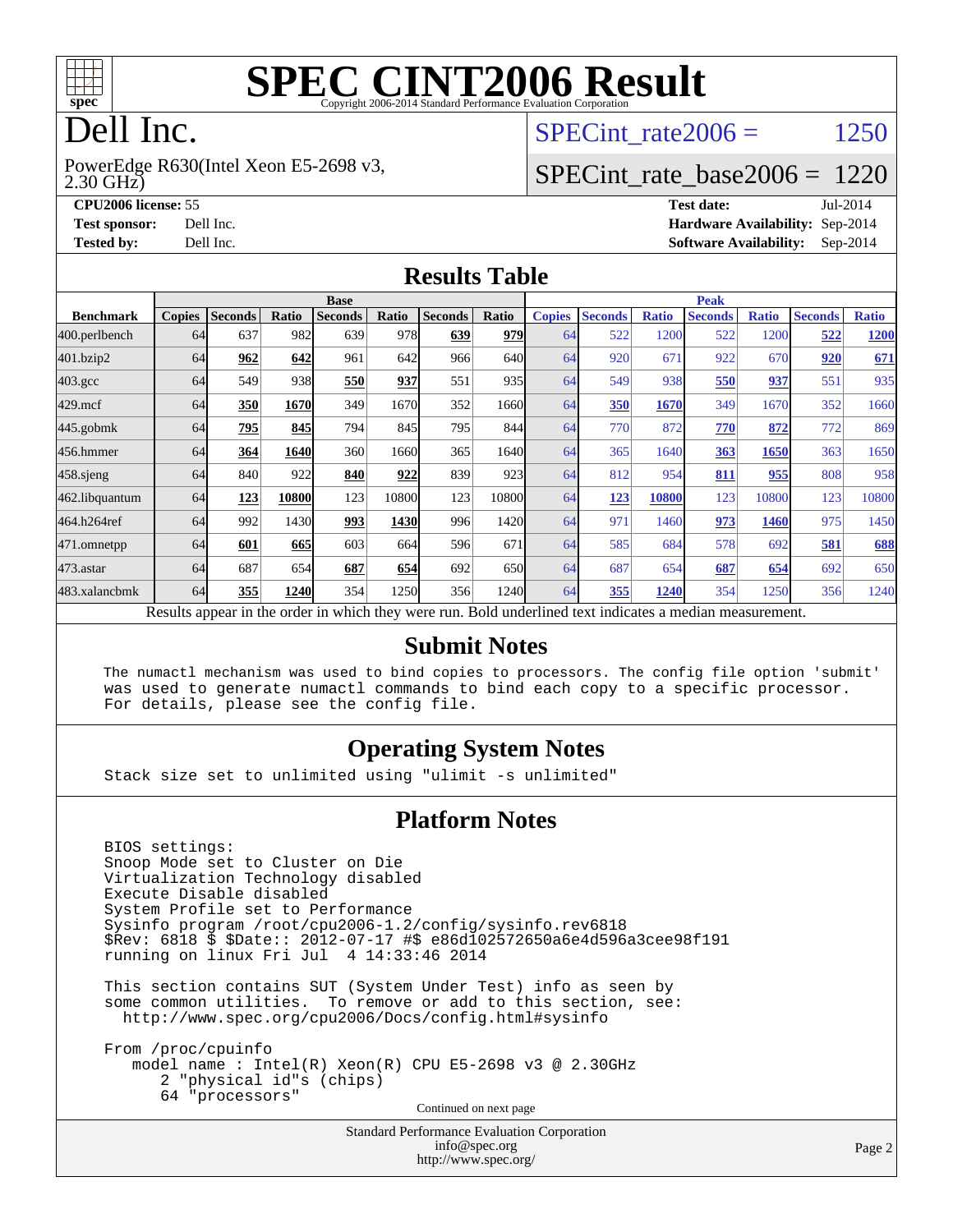

#### **[SPEC CINT2006 Result](http://www.spec.org/auto/cpu2006/Docs/result-fields.html#SPECCINT2006Result)** Copyright 2006-2014 Standard Performance Evaluation Corporation

## Dell Inc.

2.30 GHz) PowerEdge R630(Intel Xeon E5-2698 v3, SPECint rate $2006 = 1250$ 

[SPECint\\_rate\\_base2006 =](http://www.spec.org/auto/cpu2006/Docs/result-fields.html#SPECintratebase2006) 1220

**[CPU2006 license:](http://www.spec.org/auto/cpu2006/Docs/result-fields.html#CPU2006license)** 55 **[Test date:](http://www.spec.org/auto/cpu2006/Docs/result-fields.html#Testdate)** Jul-2014 **[Test sponsor:](http://www.spec.org/auto/cpu2006/Docs/result-fields.html#Testsponsor)** Dell Inc. **[Hardware Availability:](http://www.spec.org/auto/cpu2006/Docs/result-fields.html#HardwareAvailability)** Sep-2014 **[Tested by:](http://www.spec.org/auto/cpu2006/Docs/result-fields.html#Testedby)** Dell Inc. **[Software Availability:](http://www.spec.org/auto/cpu2006/Docs/result-fields.html#SoftwareAvailability)** Sep-2014

#### **[Platform Notes \(Continued\)](http://www.spec.org/auto/cpu2006/Docs/result-fields.html#PlatformNotes)**

 cores, siblings (Caution: counting these is hw and system dependent. The following excerpts from /proc/cpuinfo might not be reliable. Use with caution.) cpu cores : 16 siblings : 32 physical 0: cores 0 1 2 3 4 5 6 7 8 9 10 11 12 13 14 15 physical 1: cores 0 1 2 3 4 5 6 7 8 9 10 11 12 13 14 15 cache size : 20480 KB From /proc/meminfo<br>MemTotal: 264571712 kB HugePages\_Total: 0 Hugepagesize: 2048 kB /usr/bin/lsb\_release -d SUSE Linux Enterprise Server 11 (x86\_64) From /etc/\*release\* /etc/\*version\* SuSE-release: SUSE Linux Enterprise Server 11 (x86\_64) VERSION = 11 PATCHLEVEL = 3 uname -a: Linux linux 3.0.76-0.11-default #1 SMP Fri Jun 14 08:21:43 UTC 2013 (ccab990) x86\_64 x86\_64 x86\_64 GNU/Linux run-level 3 Jul 4 14:18 last=S SPEC is set to: /root/cpu2006-1.2 Filesystem Type Size Used Avail Use% Mounted on /dev/sda2 ext2 726G 10G 715G 2% / Additional information from dmidecode: BIOS Dell Inc. 0.3.25 06/19/2014 Memory: 16x 00AD063200AD HMA42GR7MFR4N-TFT1 16 GB 2133 MHz 8x Not Specified Not Specified (End of data from sysinfo program)

#### **[General Notes](http://www.spec.org/auto/cpu2006/Docs/result-fields.html#GeneralNotes)**

Environment variables set by runspec before the start of the run: LD\_LIBRARY\_PATH = "/root/cpu2006-1.2/libs/32:/root/cpu2006-1.2/libs/64:/root/cpu2006-1.2/sh" Binaries compiled on a system with 1x Core i7-860 CPU + 8GB memory using RedHat EL 6.4 Transparent Huge Pages enabled with: echo always > /sys/kernel/mm/transparent\_hugepage/enabled Filesystem page cache cleared with: Continued on next page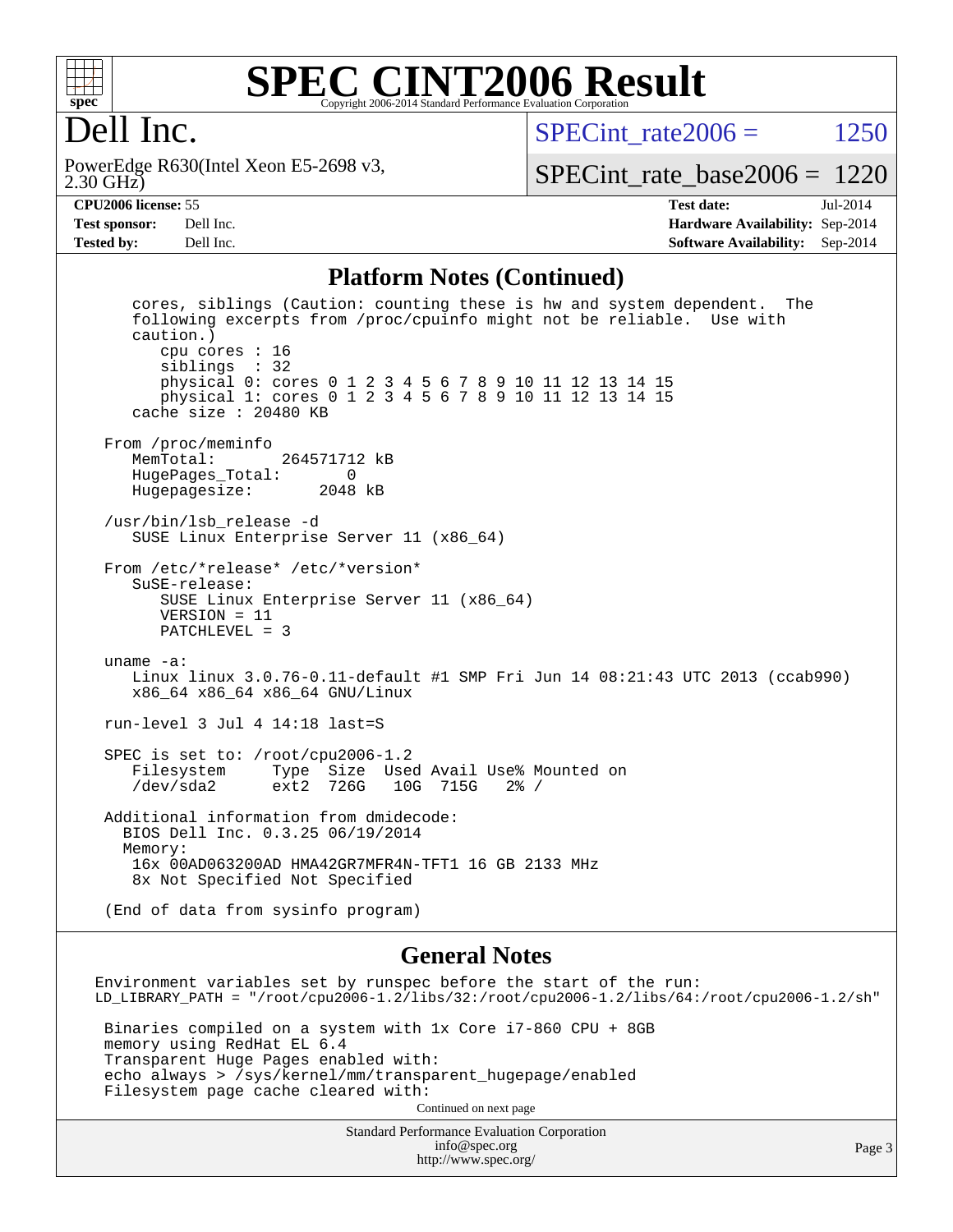

# Dell Inc.

2.30 GHz) PowerEdge R630(Intel Xeon E5-2698 v3,

SPECint rate $2006 = 1250$ 

[SPECint\\_rate\\_base2006 =](http://www.spec.org/auto/cpu2006/Docs/result-fields.html#SPECintratebase2006) 1220

**[CPU2006 license:](http://www.spec.org/auto/cpu2006/Docs/result-fields.html#CPU2006license)** 55 **[Test date:](http://www.spec.org/auto/cpu2006/Docs/result-fields.html#Testdate)** Jul-2014 **[Test sponsor:](http://www.spec.org/auto/cpu2006/Docs/result-fields.html#Testsponsor)** Dell Inc. **[Hardware Availability:](http://www.spec.org/auto/cpu2006/Docs/result-fields.html#HardwareAvailability)** Sep-2014 **[Tested by:](http://www.spec.org/auto/cpu2006/Docs/result-fields.html#Testedby)** Dell Inc. **[Software Availability:](http://www.spec.org/auto/cpu2006/Docs/result-fields.html#SoftwareAvailability)** Sep-2014

#### **[General Notes \(Continued\)](http://www.spec.org/auto/cpu2006/Docs/result-fields.html#GeneralNotes)**

 echo 1> /proc/sys/vm/drop\_caches runspec command invoked through numactl i.e.: numactl --interleave=all runspec <etc>

#### **[Base Compiler Invocation](http://www.spec.org/auto/cpu2006/Docs/result-fields.html#BaseCompilerInvocation)**

[C benchmarks](http://www.spec.org/auto/cpu2006/Docs/result-fields.html#Cbenchmarks): [icc -m32](http://www.spec.org/cpu2006/results/res2014q3/cpu2006-20140909-31394.flags.html#user_CCbase_intel_icc_5ff4a39e364c98233615fdd38438c6f2)

[C++ benchmarks:](http://www.spec.org/auto/cpu2006/Docs/result-fields.html#CXXbenchmarks) [icpc -m32](http://www.spec.org/cpu2006/results/res2014q3/cpu2006-20140909-31394.flags.html#user_CXXbase_intel_icpc_4e5a5ef1a53fd332b3c49e69c3330699)

#### **[Base Portability Flags](http://www.spec.org/auto/cpu2006/Docs/result-fields.html#BasePortabilityFlags)**

 400.perlbench: [-DSPEC\\_CPU\\_LINUX\\_IA32](http://www.spec.org/cpu2006/results/res2014q3/cpu2006-20140909-31394.flags.html#b400.perlbench_baseCPORTABILITY_DSPEC_CPU_LINUX_IA32) 462.libquantum: [-DSPEC\\_CPU\\_LINUX](http://www.spec.org/cpu2006/results/res2014q3/cpu2006-20140909-31394.flags.html#b462.libquantum_baseCPORTABILITY_DSPEC_CPU_LINUX) 483.xalancbmk: [-DSPEC\\_CPU\\_LINUX](http://www.spec.org/cpu2006/results/res2014q3/cpu2006-20140909-31394.flags.html#b483.xalancbmk_baseCXXPORTABILITY_DSPEC_CPU_LINUX)

## **[Base Optimization Flags](http://www.spec.org/auto/cpu2006/Docs/result-fields.html#BaseOptimizationFlags)**

[C benchmarks](http://www.spec.org/auto/cpu2006/Docs/result-fields.html#Cbenchmarks):

[-xCORE-AVX2](http://www.spec.org/cpu2006/results/res2014q3/cpu2006-20140909-31394.flags.html#user_CCbase_f-xAVX2_5f5fc0cbe2c9f62c816d3e45806c70d7) [-ipo](http://www.spec.org/cpu2006/results/res2014q3/cpu2006-20140909-31394.flags.html#user_CCbase_f-ipo) [-O3](http://www.spec.org/cpu2006/results/res2014q3/cpu2006-20140909-31394.flags.html#user_CCbase_f-O3) [-no-prec-div](http://www.spec.org/cpu2006/results/res2014q3/cpu2006-20140909-31394.flags.html#user_CCbase_f-no-prec-div) [-opt-prefetch](http://www.spec.org/cpu2006/results/res2014q3/cpu2006-20140909-31394.flags.html#user_CCbase_f-opt-prefetch) [-opt-mem-layout-trans=3](http://www.spec.org/cpu2006/results/res2014q3/cpu2006-20140909-31394.flags.html#user_CCbase_f-opt-mem-layout-trans_a7b82ad4bd7abf52556d4961a2ae94d5)

[C++ benchmarks:](http://www.spec.org/auto/cpu2006/Docs/result-fields.html#CXXbenchmarks)

[-xCORE-AVX2](http://www.spec.org/cpu2006/results/res2014q3/cpu2006-20140909-31394.flags.html#user_CXXbase_f-xAVX2_5f5fc0cbe2c9f62c816d3e45806c70d7) [-ipo](http://www.spec.org/cpu2006/results/res2014q3/cpu2006-20140909-31394.flags.html#user_CXXbase_f-ipo) [-O3](http://www.spec.org/cpu2006/results/res2014q3/cpu2006-20140909-31394.flags.html#user_CXXbase_f-O3) [-no-prec-div](http://www.spec.org/cpu2006/results/res2014q3/cpu2006-20140909-31394.flags.html#user_CXXbase_f-no-prec-div) [-opt-prefetch](http://www.spec.org/cpu2006/results/res2014q3/cpu2006-20140909-31394.flags.html#user_CXXbase_f-opt-prefetch) [-opt-mem-layout-trans=3](http://www.spec.org/cpu2006/results/res2014q3/cpu2006-20140909-31394.flags.html#user_CXXbase_f-opt-mem-layout-trans_a7b82ad4bd7abf52556d4961a2ae94d5) [-Wl,-z,muldefs](http://www.spec.org/cpu2006/results/res2014q3/cpu2006-20140909-31394.flags.html#user_CXXbase_link_force_multiple1_74079c344b956b9658436fd1b6dd3a8a) [-L/sh -lsmartheap](http://www.spec.org/cpu2006/results/res2014q3/cpu2006-20140909-31394.flags.html#user_CXXbase_SmartHeap_32f6c82aa1ed9c52345d30cf6e4a0499)

## **[Base Other Flags](http://www.spec.org/auto/cpu2006/Docs/result-fields.html#BaseOtherFlags)**

[C benchmarks](http://www.spec.org/auto/cpu2006/Docs/result-fields.html#Cbenchmarks):

403.gcc: [-Dalloca=\\_alloca](http://www.spec.org/cpu2006/results/res2014q3/cpu2006-20140909-31394.flags.html#b403.gcc_baseEXTRA_CFLAGS_Dalloca_be3056838c12de2578596ca5467af7f3)

# **[Peak Compiler Invocation](http://www.spec.org/auto/cpu2006/Docs/result-fields.html#PeakCompilerInvocation)**

[C benchmarks \(except as noted below\)](http://www.spec.org/auto/cpu2006/Docs/result-fields.html#Cbenchmarksexceptasnotedbelow): [icc -m32](http://www.spec.org/cpu2006/results/res2014q3/cpu2006-20140909-31394.flags.html#user_CCpeak_intel_icc_5ff4a39e364c98233615fdd38438c6f2)

400.perlbench: [icc -m64](http://www.spec.org/cpu2006/results/res2014q3/cpu2006-20140909-31394.flags.html#user_peakCCLD400_perlbench_intel_icc_64bit_bda6cc9af1fdbb0edc3795bac97ada53)

Continued on next page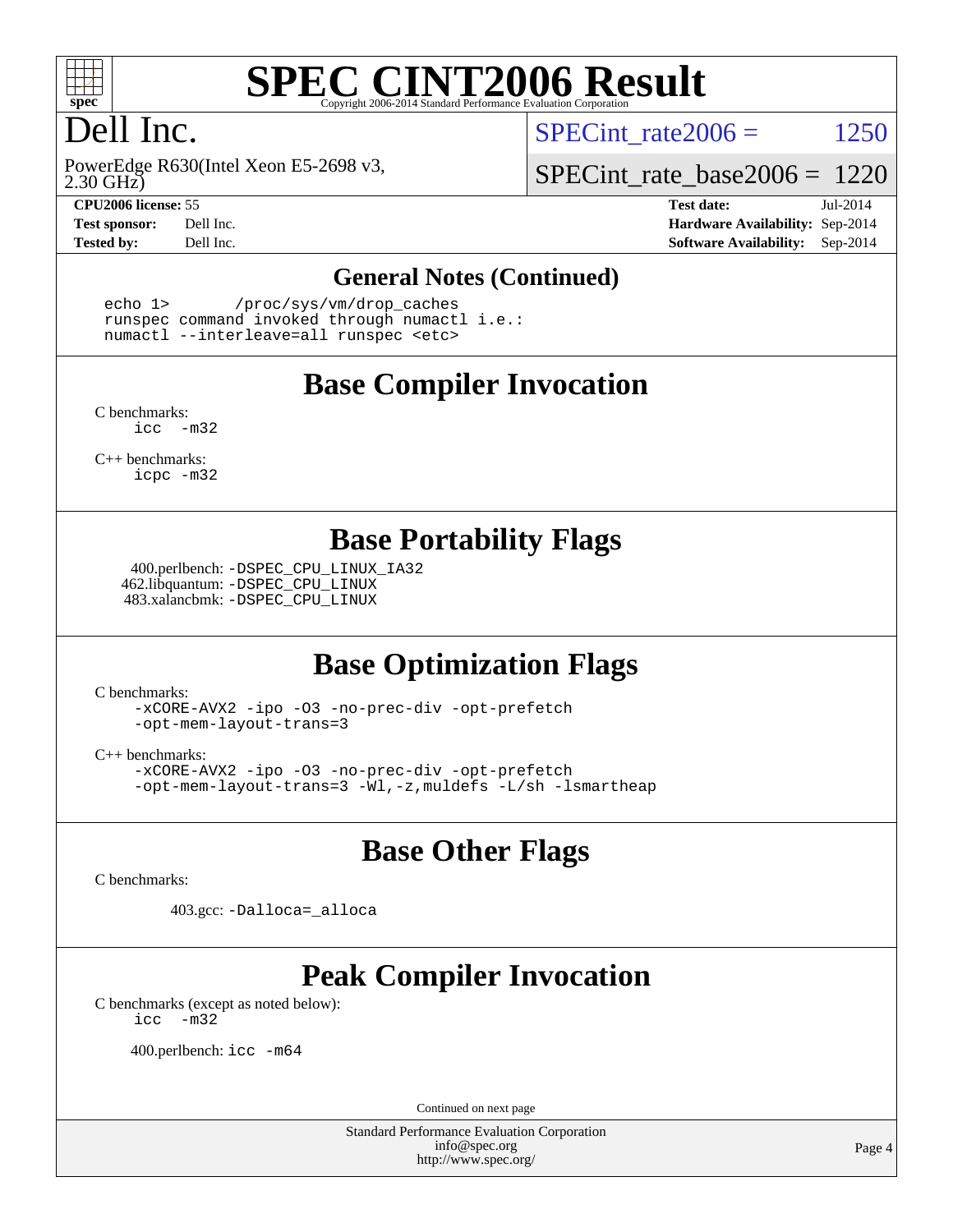

# Dell Inc.

2.30 GHz) PowerEdge R630(Intel Xeon E5-2698 v3, SPECint rate $2006 = 1250$ 

[SPECint\\_rate\\_base2006 =](http://www.spec.org/auto/cpu2006/Docs/result-fields.html#SPECintratebase2006) 1220

**[CPU2006 license:](http://www.spec.org/auto/cpu2006/Docs/result-fields.html#CPU2006license)** 55 **[Test date:](http://www.spec.org/auto/cpu2006/Docs/result-fields.html#Testdate)** Jul-2014 **[Test sponsor:](http://www.spec.org/auto/cpu2006/Docs/result-fields.html#Testsponsor)** Dell Inc. **[Hardware Availability:](http://www.spec.org/auto/cpu2006/Docs/result-fields.html#HardwareAvailability)** Sep-2014 **[Tested by:](http://www.spec.org/auto/cpu2006/Docs/result-fields.html#Testedby)** Dell Inc. **[Software Availability:](http://www.spec.org/auto/cpu2006/Docs/result-fields.html#SoftwareAvailability)** Sep-2014

# **[Peak Compiler Invocation \(Continued\)](http://www.spec.org/auto/cpu2006/Docs/result-fields.html#PeakCompilerInvocation)**

401.bzip2: [icc -m64](http://www.spec.org/cpu2006/results/res2014q3/cpu2006-20140909-31394.flags.html#user_peakCCLD401_bzip2_intel_icc_64bit_bda6cc9af1fdbb0edc3795bac97ada53)

456.hmmer: [icc -m64](http://www.spec.org/cpu2006/results/res2014q3/cpu2006-20140909-31394.flags.html#user_peakCCLD456_hmmer_intel_icc_64bit_bda6cc9af1fdbb0edc3795bac97ada53)

 $458 \text{.}$ sjeng: icc  $-\text{m64}$ 

[C++ benchmarks:](http://www.spec.org/auto/cpu2006/Docs/result-fields.html#CXXbenchmarks)

[icpc -m32](http://www.spec.org/cpu2006/results/res2014q3/cpu2006-20140909-31394.flags.html#user_CXXpeak_intel_icpc_4e5a5ef1a53fd332b3c49e69c3330699)

#### **[Peak Portability Flags](http://www.spec.org/auto/cpu2006/Docs/result-fields.html#PeakPortabilityFlags)**

 400.perlbench: [-DSPEC\\_CPU\\_LP64](http://www.spec.org/cpu2006/results/res2014q3/cpu2006-20140909-31394.flags.html#b400.perlbench_peakCPORTABILITY_DSPEC_CPU_LP64) [-DSPEC\\_CPU\\_LINUX\\_X64](http://www.spec.org/cpu2006/results/res2014q3/cpu2006-20140909-31394.flags.html#b400.perlbench_peakCPORTABILITY_DSPEC_CPU_LINUX_X64) 401.bzip2: [-DSPEC\\_CPU\\_LP64](http://www.spec.org/cpu2006/results/res2014q3/cpu2006-20140909-31394.flags.html#suite_peakCPORTABILITY401_bzip2_DSPEC_CPU_LP64) 456.hmmer: [-DSPEC\\_CPU\\_LP64](http://www.spec.org/cpu2006/results/res2014q3/cpu2006-20140909-31394.flags.html#suite_peakCPORTABILITY456_hmmer_DSPEC_CPU_LP64) 458.sjeng: [-DSPEC\\_CPU\\_LP64](http://www.spec.org/cpu2006/results/res2014q3/cpu2006-20140909-31394.flags.html#suite_peakCPORTABILITY458_sjeng_DSPEC_CPU_LP64) 462.libquantum: [-DSPEC\\_CPU\\_LINUX](http://www.spec.org/cpu2006/results/res2014q3/cpu2006-20140909-31394.flags.html#b462.libquantum_peakCPORTABILITY_DSPEC_CPU_LINUX) 483.xalancbmk: [-DSPEC\\_CPU\\_LINUX](http://www.spec.org/cpu2006/results/res2014q3/cpu2006-20140909-31394.flags.html#b483.xalancbmk_peakCXXPORTABILITY_DSPEC_CPU_LINUX)

## **[Peak Optimization Flags](http://www.spec.org/auto/cpu2006/Docs/result-fields.html#PeakOptimizationFlags)**

[C benchmarks](http://www.spec.org/auto/cpu2006/Docs/result-fields.html#Cbenchmarks):

 400.perlbench: [-xCORE-AVX2](http://www.spec.org/cpu2006/results/res2014q3/cpu2006-20140909-31394.flags.html#user_peakPASS2_CFLAGSPASS2_LDCFLAGS400_perlbench_f-xAVX2_5f5fc0cbe2c9f62c816d3e45806c70d7)(pass 2) [-prof-gen](http://www.spec.org/cpu2006/results/res2014q3/cpu2006-20140909-31394.flags.html#user_peakPASS1_CFLAGSPASS1_LDCFLAGS400_perlbench_prof_gen_e43856698f6ca7b7e442dfd80e94a8fc)(pass 1) [-ipo](http://www.spec.org/cpu2006/results/res2014q3/cpu2006-20140909-31394.flags.html#user_peakPASS2_CFLAGSPASS2_LDCFLAGS400_perlbench_f-ipo)(pass 2) [-O3](http://www.spec.org/cpu2006/results/res2014q3/cpu2006-20140909-31394.flags.html#user_peakPASS2_CFLAGSPASS2_LDCFLAGS400_perlbench_f-O3)(pass 2) [-no-prec-div](http://www.spec.org/cpu2006/results/res2014q3/cpu2006-20140909-31394.flags.html#user_peakPASS2_CFLAGSPASS2_LDCFLAGS400_perlbench_f-no-prec-div)(pass 2) [-prof-use](http://www.spec.org/cpu2006/results/res2014q3/cpu2006-20140909-31394.flags.html#user_peakPASS2_CFLAGSPASS2_LDCFLAGS400_perlbench_prof_use_bccf7792157ff70d64e32fe3e1250b55)(pass 2) [-auto-ilp32](http://www.spec.org/cpu2006/results/res2014q3/cpu2006-20140909-31394.flags.html#user_peakCOPTIMIZE400_perlbench_f-auto-ilp32) 401.bzip2: [-xCORE-AVX2](http://www.spec.org/cpu2006/results/res2014q3/cpu2006-20140909-31394.flags.html#user_peakPASS2_CFLAGSPASS2_LDCFLAGS401_bzip2_f-xAVX2_5f5fc0cbe2c9f62c816d3e45806c70d7)(pass 2) [-prof-gen](http://www.spec.org/cpu2006/results/res2014q3/cpu2006-20140909-31394.flags.html#user_peakPASS1_CFLAGSPASS1_LDCFLAGS401_bzip2_prof_gen_e43856698f6ca7b7e442dfd80e94a8fc)(pass 1) [-ipo](http://www.spec.org/cpu2006/results/res2014q3/cpu2006-20140909-31394.flags.html#user_peakPASS2_CFLAGSPASS2_LDCFLAGS401_bzip2_f-ipo)(pass 2) [-O3](http://www.spec.org/cpu2006/results/res2014q3/cpu2006-20140909-31394.flags.html#user_peakPASS2_CFLAGSPASS2_LDCFLAGS401_bzip2_f-O3)(pass 2) [-no-prec-div](http://www.spec.org/cpu2006/results/res2014q3/cpu2006-20140909-31394.flags.html#user_peakPASS2_CFLAGSPASS2_LDCFLAGS401_bzip2_f-no-prec-div)(pass 2) [-prof-use](http://www.spec.org/cpu2006/results/res2014q3/cpu2006-20140909-31394.flags.html#user_peakPASS2_CFLAGSPASS2_LDCFLAGS401_bzip2_prof_use_bccf7792157ff70d64e32fe3e1250b55)(pass 2) [-opt-prefetch](http://www.spec.org/cpu2006/results/res2014q3/cpu2006-20140909-31394.flags.html#user_peakCOPTIMIZE401_bzip2_f-opt-prefetch) [-auto-ilp32](http://www.spec.org/cpu2006/results/res2014q3/cpu2006-20140909-31394.flags.html#user_peakCOPTIMIZE401_bzip2_f-auto-ilp32) [-ansi-alias](http://www.spec.org/cpu2006/results/res2014q3/cpu2006-20140909-31394.flags.html#user_peakCOPTIMIZE401_bzip2_f-ansi-alias)  $403.\text{gcc: basepeak}$  = yes  $429$ .mcf: basepeak = yes 445.gobmk: [-xCORE-AVX2](http://www.spec.org/cpu2006/results/res2014q3/cpu2006-20140909-31394.flags.html#user_peakPASS2_CFLAGSPASS2_LDCFLAGS445_gobmk_f-xAVX2_5f5fc0cbe2c9f62c816d3e45806c70d7)(pass 2) [-prof-gen](http://www.spec.org/cpu2006/results/res2014q3/cpu2006-20140909-31394.flags.html#user_peakPASS1_CFLAGSPASS1_LDCFLAGS445_gobmk_prof_gen_e43856698f6ca7b7e442dfd80e94a8fc)(pass 1) [-prof-use](http://www.spec.org/cpu2006/results/res2014q3/cpu2006-20140909-31394.flags.html#user_peakPASS2_CFLAGSPASS2_LDCFLAGS445_gobmk_prof_use_bccf7792157ff70d64e32fe3e1250b55)(pass 2) [-ansi-alias](http://www.spec.org/cpu2006/results/res2014q3/cpu2006-20140909-31394.flags.html#user_peakCOPTIMIZE445_gobmk_f-ansi-alias) [-opt-mem-layout-trans=3](http://www.spec.org/cpu2006/results/res2014q3/cpu2006-20140909-31394.flags.html#user_peakCOPTIMIZE445_gobmk_f-opt-mem-layout-trans_a7b82ad4bd7abf52556d4961a2ae94d5) 456.hmmer: [-xCORE-AVX2](http://www.spec.org/cpu2006/results/res2014q3/cpu2006-20140909-31394.flags.html#user_peakCOPTIMIZE456_hmmer_f-xAVX2_5f5fc0cbe2c9f62c816d3e45806c70d7) [-ipo](http://www.spec.org/cpu2006/results/res2014q3/cpu2006-20140909-31394.flags.html#user_peakCOPTIMIZE456_hmmer_f-ipo) [-O3](http://www.spec.org/cpu2006/results/res2014q3/cpu2006-20140909-31394.flags.html#user_peakCOPTIMIZE456_hmmer_f-O3) [-no-prec-div](http://www.spec.org/cpu2006/results/res2014q3/cpu2006-20140909-31394.flags.html#user_peakCOPTIMIZE456_hmmer_f-no-prec-div) [-unroll2](http://www.spec.org/cpu2006/results/res2014q3/cpu2006-20140909-31394.flags.html#user_peakCOPTIMIZE456_hmmer_f-unroll_784dae83bebfb236979b41d2422d7ec2) [-auto-ilp32](http://www.spec.org/cpu2006/results/res2014q3/cpu2006-20140909-31394.flags.html#user_peakCOPTIMIZE456_hmmer_f-auto-ilp32) 458.sjeng: [-xCORE-AVX2](http://www.spec.org/cpu2006/results/res2014q3/cpu2006-20140909-31394.flags.html#user_peakPASS2_CFLAGSPASS2_LDCFLAGS458_sjeng_f-xAVX2_5f5fc0cbe2c9f62c816d3e45806c70d7)(pass 2) [-prof-gen](http://www.spec.org/cpu2006/results/res2014q3/cpu2006-20140909-31394.flags.html#user_peakPASS1_CFLAGSPASS1_LDCFLAGS458_sjeng_prof_gen_e43856698f6ca7b7e442dfd80e94a8fc)(pass 1) [-ipo](http://www.spec.org/cpu2006/results/res2014q3/cpu2006-20140909-31394.flags.html#user_peakPASS2_CFLAGSPASS2_LDCFLAGS458_sjeng_f-ipo)(pass 2) [-O3](http://www.spec.org/cpu2006/results/res2014q3/cpu2006-20140909-31394.flags.html#user_peakPASS2_CFLAGSPASS2_LDCFLAGS458_sjeng_f-O3)(pass 2) [-no-prec-div](http://www.spec.org/cpu2006/results/res2014q3/cpu2006-20140909-31394.flags.html#user_peakPASS2_CFLAGSPASS2_LDCFLAGS458_sjeng_f-no-prec-div)(pass 2) [-prof-use](http://www.spec.org/cpu2006/results/res2014q3/cpu2006-20140909-31394.flags.html#user_peakPASS2_CFLAGSPASS2_LDCFLAGS458_sjeng_prof_use_bccf7792157ff70d64e32fe3e1250b55)(pass 2) [-unroll4](http://www.spec.org/cpu2006/results/res2014q3/cpu2006-20140909-31394.flags.html#user_peakCOPTIMIZE458_sjeng_f-unroll_4e5e4ed65b7fd20bdcd365bec371b81f) [-auto-ilp32](http://www.spec.org/cpu2006/results/res2014q3/cpu2006-20140909-31394.flags.html#user_peakCOPTIMIZE458_sjeng_f-auto-ilp32) 462.libquantum: basepeak = yes

Continued on next page